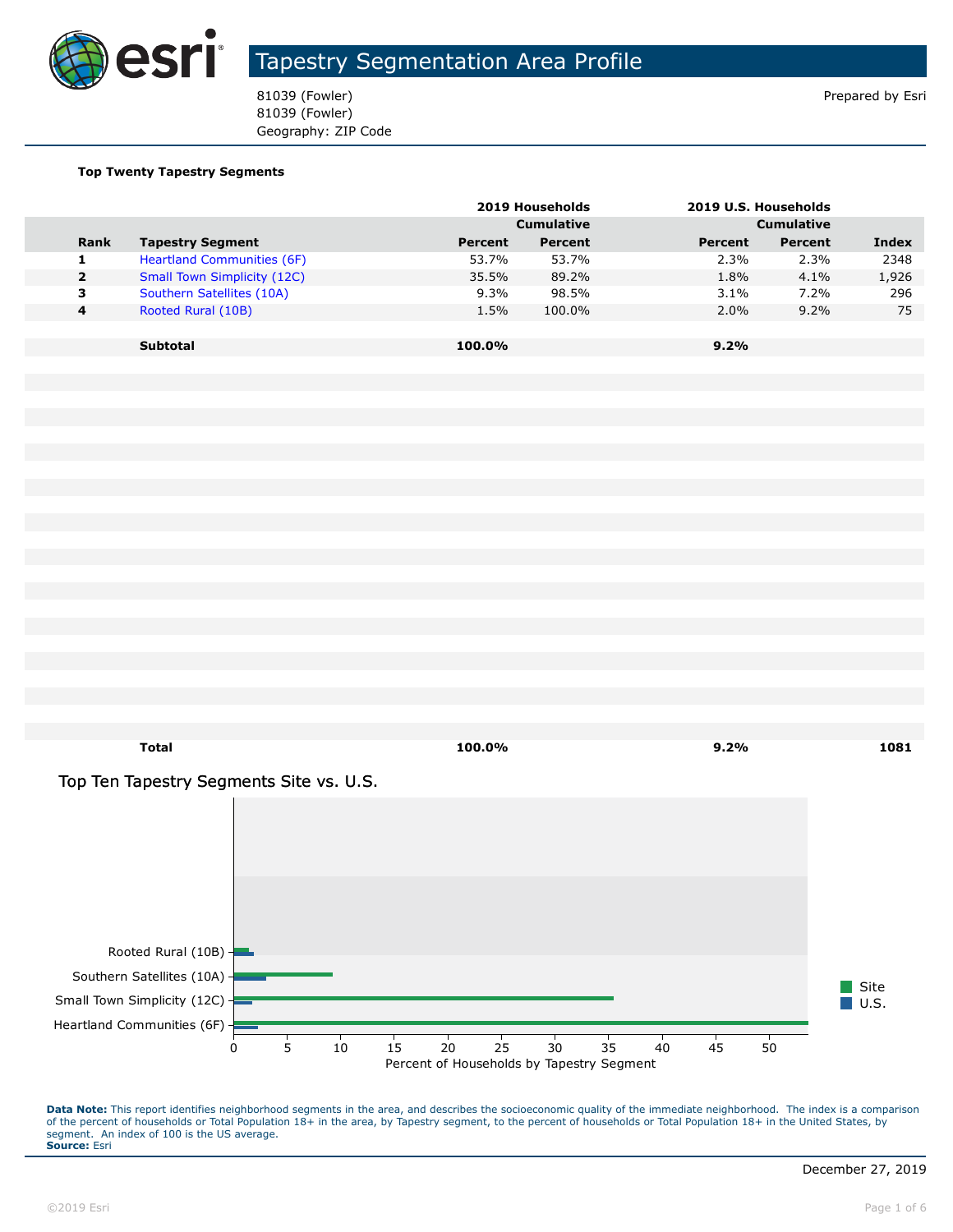

81039 (Fowler) Geography: ZIP Code

#### 2019 Tapestry Indexes by Households Index Index 0 500 1,000 1,500 2,000 0 500 1,000 1,500 2,000 2,500 14C 14C 14A 14A 13D 13D 13B 13B 12D 12D 12B 12B 11E 11E 11C 11C 11A 11A 10D 10D 10B 10B 9F 9F 9D 9D 9B 9B 8G 8G Tapestry Segments Tapestry Segments Tapestry Segments Tapestry Segments 8E 8E 8C 8C 8A 8A 7E 7E 7C 7C 7A 7A 6E 6E 6C 6C 6A 6A 5D 5D 5B 5B 4C 4C 4A 4A 3B 3B 2D 2D 2B 2B 1E 1E 1C 1C 1A 1A

#### 2019 Tapestry Indexes by Total Population 18+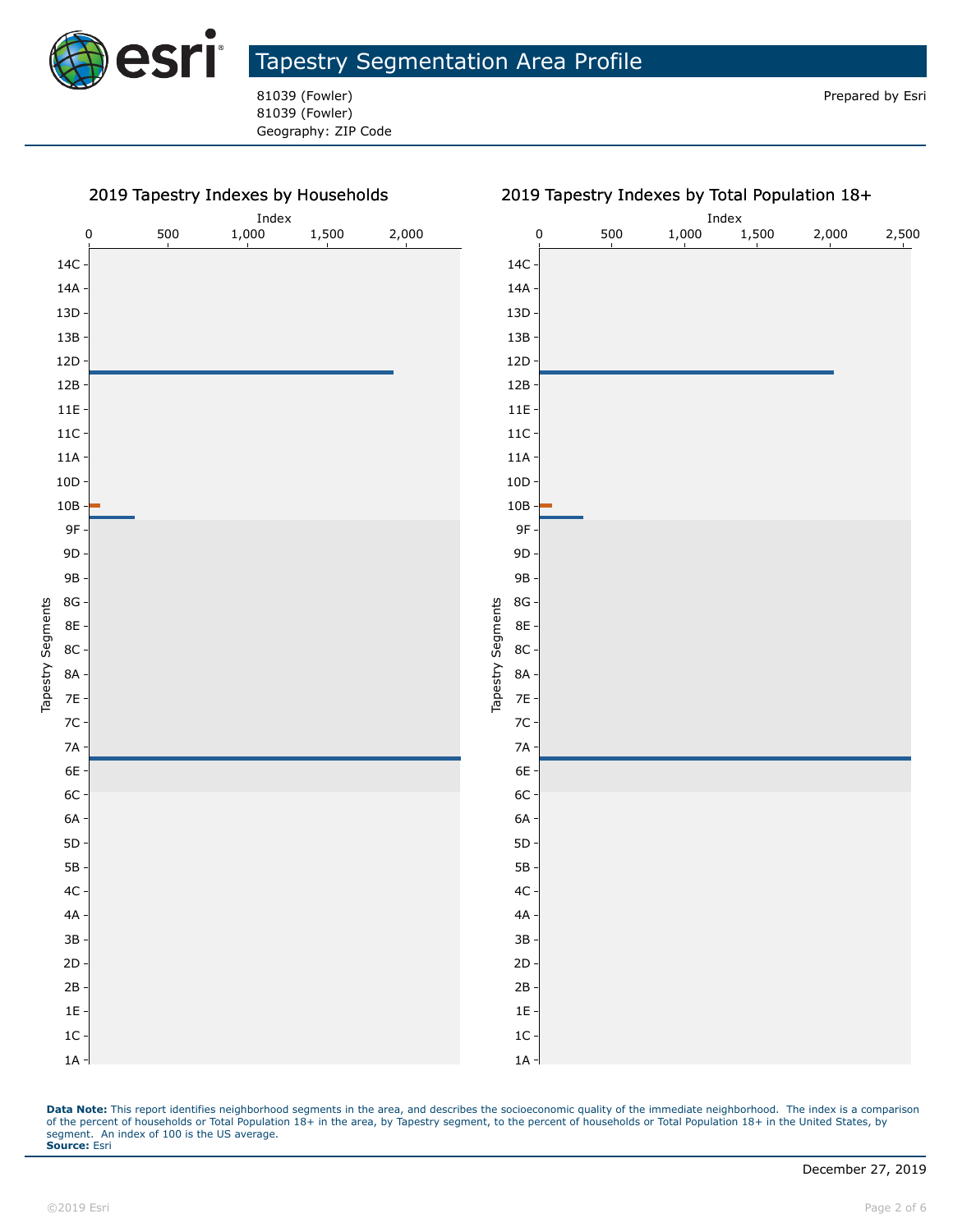

81039 (Fowler) **Prepared by Estimate 18 and 20** and 20 and 20 and 20 and 20 and 20 and 20 and 20 and 20 and 20 and 20 and 20 and 20 and 20 and 20 and 20 and 20 and 20 and 20 and 20 and 20 and 20 and 20 and 20 and 20 and 20 81039 (Fowler) Geography: ZIP Code

| <b>Tapestry LifeMode Groups</b>        | 2019 Households |                | <b>2019 Adult Population</b> |               |                |             |
|----------------------------------------|-----------------|----------------|------------------------------|---------------|----------------|-------------|
|                                        | <b>Number</b>   | <b>Percent</b> | <b>Index</b>                 | <b>Number</b> | <b>Percent</b> | Index       |
| Total:                                 | 816             | 100.0%         |                              | 1,517         | 100.0%         |             |
|                                        |                 |                |                              |               |                |             |
| 1. Affluent Estates                    | $\mathbf 0$     | 0.0%           | $\mathbf 0$                  | 0             | 0.0%           | $\mathbf 0$ |
| Top Tier (1A)                          | 0               | 0.0%           | 0                            | $\mathbf 0$   | 0.0%           | 0           |
| Professional Pride (1B)                | $\pmb{0}$       | 0.0%           | 0                            | $\pmb{0}$     | 0.0%           | $\pmb{0}$   |
| Boomburbs (1C)                         | 0               | 0.0%           | 0                            | 0             | 0.0%           | 0           |
| Savvy Suburbanites (1D)                | 0               | 0.0%           | 0                            | $\pmb{0}$     | 0.0%           | $\pmb{0}$   |
| Exurbanites (1E)                       | 0               | $0.0\%$        | 0                            | 0             | 0.0%           | 0           |
|                                        |                 |                |                              |               |                |             |
| 2. Upscale Avenues                     | 0               | 0.0%           | 0                            | 0             | 0.0%           | $\mathbf 0$ |
| Urban Chic (2A)                        | $\mathbf 0$     | 0.0%           | 0                            | 0             | 0.0%           | $\pmb{0}$   |
| Pleasantville (2B)                     | 0               | 0.0%           | 0                            | 0             | 0.0%           | 0           |
| Pacific Heights (2C)                   | $\mathbf 0$     | 0.0%           | 0                            | $\pmb{0}$     | 0.0%           | $\pmb{0}$   |
| <b>Enterprising Professionals (2D)</b> | 0               | $0.0\%$        | 0                            | 0             | 0.0%           | 0           |
|                                        |                 |                |                              |               |                |             |
| 3. Uptown Individuals                  | 0               | 0.0%           | 0                            | 0             | 0.0%           | 0           |
| Laptops and Lattes (3A)                | 0               | 0.0%           | 0                            | 0             | 0.0%           | 0           |
| Metro Renters (3B)                     | 0               | $0.0\%$        | 0                            | 0             | 0.0%           | 0           |
| Trendsetters (3C)                      | 0               | 0.0%           | 0                            | 0             | 0.0%           | $\mathbf 0$ |
|                                        |                 |                |                              |               |                |             |
| 4. Family Landscapes                   | 0               | 0.0%           | 0                            | 0             | 0.0%           | $\mathbf 0$ |
| Soccer Moms (4A)                       | 0               | $0.0\%$        | 0                            | 0             | 0.0%           | 0           |
| Home Improvement (4B)                  | 0               | 0.0%           | 0                            | 0             | 0.0%           | 0           |
| Middleburg (4C)                        | 0               | 0.0%           | 0                            | 0             | 0.0%           | 0           |
| 5. GenXurban                           | 0               | 0.0%           | 0                            | 0             | 0.0%           | $\mathbf 0$ |
| Comfortable Empty Nesters (5A)         | $\mathbf 0$     | 0.0%           | 0                            | $\mathbf 0$   | 0.0%           | $\pmb{0}$   |
| In Style (5B)                          | 0               | 0.0%           | 0                            | 0             | 0.0%           | 0           |
| Parks and Rec (5C)                     | $\mathbf 0$     | 0.0%           | 0                            | $\mathbf 0$   | 0.0%           | $\pmb{0}$   |
| <b>Rustbelt Traditions (5D)</b>        | 0               | $0.0\%$        | 0                            | 0             | 0.0%           | 0           |
| Midlife Constants (5E)                 | 0               | 0.0%           | 0                            | 0             | 0.0%           | $\mathbf 0$ |
|                                        |                 |                |                              |               |                |             |
| <b>6. Cozy Country Living</b>          | 438             | 53.7%          | 447                          | 829           | 54.6%          | 461         |
| Green Acres (6A)                       | 0               | 0.0%           | 0                            | 0             | 0.0%           | 0           |
| Salt of the Earth (6B)                 | $\mathbf 0$     | 0.0%           | 0                            | $\mathbf 0$   | 0.0%           | $\pmb{0}$   |
| The Great Outdoors (6C)                | 0               | 0.0%           | 0                            | 0             | 0.0%           | 0           |
| Prairie Living (6D)                    | $\mathbf 0$     | 0.0%           | 0                            | 0             | 0.0%           | $\pmb{0}$   |
| Rural Resort Dwellers (6E)             | 0               | 0.0%           | $\Omega$                     | 0             | 0.0%           | $\Omega$    |
| <b>Heartland Communities (6F)</b>      | 438             | 53.7%          | 2,348                        | 829           | 54.6%          | 2,560       |
|                                        |                 |                |                              |               |                |             |
| 7. Ethnic Enclaves                     | $\mathbf 0$     | $0.0\%$        | $\mathbf 0$                  | $\mathbf 0$   | 0.0%           | $\mathbf 0$ |
| Up and Coming Families (7A)            | 0               | 0.0%           | 0                            | 0             | 0.0%           | 0           |
| Urban Villages (7B)                    | 0               | 0.0%           | 0                            | 0             | 0.0%           | $\pmb{0}$   |
| American Dreamers (7C)                 | 0               | $0.0\%$        | 0                            | 0             | 0.0%           | 0           |
| <b>Barrios Urbanos (7D)</b>            | 0               | 0.0%           | $\pmb{0}$                    | 0             | 0.0%           | $\pmb{0}$   |
| Valley Growers (7E)                    | 0               | $0.0\%$        | 0                            | 0             | 0.0%           | 0           |
| Southwestern Families (7F)             | 0               | $0.0\%$        | 0                            | 0             | 0.0%           | 0           |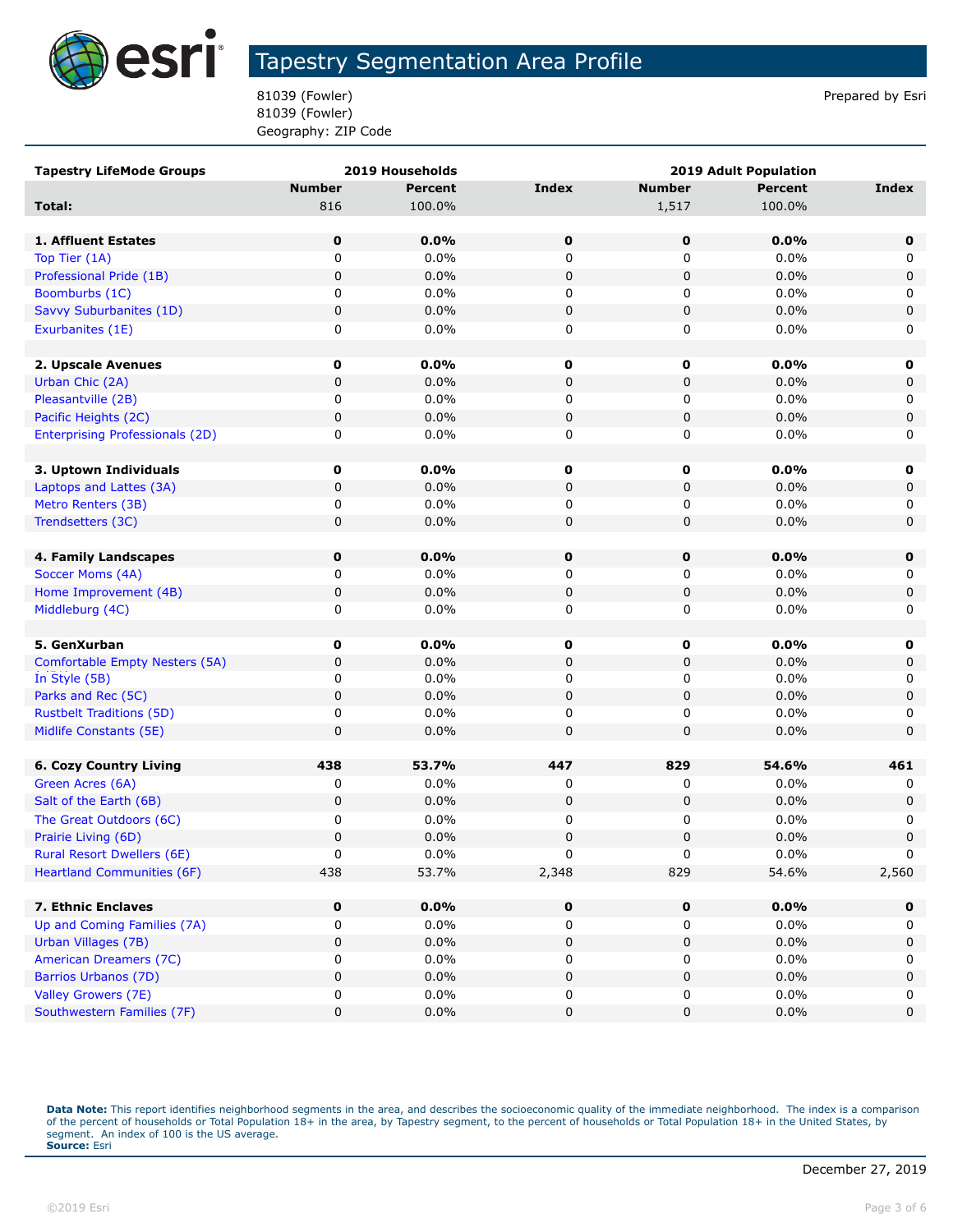

81039 (Fowler) **Prepared by Estimate 18 and 20** and 20 and 20 and 20 and 20 and 20 and 20 and 20 and 20 and 20 and 20 and 20 and 20 and 20 and 20 and 20 and 20 and 20 and 20 and 20 and 20 and 20 and 20 and 20 and 20 and 20 81039 (Fowler) Geography: ZIP Code

| <b>Tapestry LifeMode Groups</b>        |               | <b>2019 Households</b> |              | 2019 Adult Population |                |              |
|----------------------------------------|---------------|------------------------|--------------|-----------------------|----------------|--------------|
|                                        | <b>Number</b> | <b>Percent</b>         | <b>Index</b> | <b>Number</b>         | <b>Percent</b> | <b>Index</b> |
| Total:                                 | 816           | 100.0%                 |              | 1,517                 | 100.0%         |              |
| 8. Middle Ground                       | 0             | 0.0%                   | $\mathbf 0$  | $\mathbf 0$           | 0.0%           | 0            |
| City Lights (8A)                       | 0             | 0.0%                   | 0            | 0                     | $0.0\%$        | 0            |
| Emerald City (8B)                      | 0             | 0.0%                   | $\pmb{0}$    | 0                     | 0.0%           | 0            |
| <b>Bright Young Professionals (8C)</b> | 0             | 0.0%                   | 0            | 0                     | 0.0%           | 0            |
| Downtown Melting Pot (8D)              | $\pmb{0}$     | 0.0%                   | $\pmb{0}$    | $\pmb{0}$             | 0.0%           | $\mathsf 0$  |
| Front Porches (8E)                     | 0             | 0.0%                   | 0            | 0                     | 0.0%           | 0            |
| Old and Newcomers (8F)                 | $\pmb{0}$     | 0.0%                   | $\pmb{0}$    | 0                     | 0.0%           | 0            |
| Hardscrabble Road (8G)                 | 0             | 0.0%                   | 0            | 0                     | 0.0%           | 0            |
| 9. Senior Styles                       | 0             | 0.0%                   | 0            | $\mathbf 0$           | $0.0\%$        | 0            |
| Silver & Gold (9A)                     | 0             | 0.0%                   | $\pmb{0}$    | 0                     | 0.0%           | 0            |
| Golden Years (9B)                      | 0             | 0.0%                   | 0            | 0                     | $0.0\%$        | 0            |
| The Elders (9C)                        | $\pmb{0}$     | 0.0%                   | $\mathbf 0$  | 0                     | 0.0%           | $\mathbf 0$  |
| Senior Escapes (9D)                    | 0             | 0.0%                   | 0            | 0                     | 0.0%           | 0            |
| <b>Retirement Communities (9E)</b>     | $\pmb{0}$     | 0.0%                   | $\pmb{0}$    | $\pmb{0}$             | 0.0%           | 0            |
| Social Security Set (9F)               | 0             | 0.0%                   | 0            | 0                     | 0.0%           | 0            |
| 10. Rustic Outposts                    | 88            | 10.8%                  | 131          | 176                   | 11.6%          | 139          |
| Southern Satellites (10A)              | 76            | 9.3%                   | 296          | 149                   | 9.8%           | 308          |
| Rooted Rural (10B)                     | 12            | 1.5%                   | 75           | 27                    | 1.8%           | 91           |
| Diners & Miners (10C)                  | $\pmb{0}$     | 0.0%                   | $\pmb{0}$    | 0                     | 0.0%           | $\mathbf 0$  |
| Down the Road (10D)                    | 0             | 0.0%                   | 0            | 0                     | $0.0\%$        | 0            |
| Rural Bypasses (10E)                   | 0             | 0.0%                   | 0            | 0                     | 0.0%           | 0            |
| 11. Midtown Singles                    | 0             | 0.0%                   | $\mathbf 0$  | $\mathbf 0$           | 0.0%           | 0            |
| City Strivers (11A)                    | 0             | 0.0%                   | 0            | 0                     | 0.0%           | 0            |
| Young and Restless (11B)               | $\pmb{0}$     | 0.0%                   | $\mathbf 0$  | 0                     | 0.0%           | $\mathsf 0$  |
| Metro Fusion (11C)                     | 0             | 0.0%                   | 0            | 0                     | 0.0%           | 0            |
| Set to Impress (11D)                   | $\pmb{0}$     | 0.0%                   | $\pmb{0}$    | 0                     | 0.0%           | 0            |
| City Commons (11E)                     | 0             | 0.0%                   | 0            | 0                     | 0.0%           | 0            |
|                                        |               |                        |              |                       |                |              |
| 12. Hometown                           | 290           | 35.5%                  | 583          | 512                   | 33.8%          | 586          |
| Family Foundations (12A)               | $\pmb{0}$     | 0.0%                   | 0            | 0                     | 0.0%           | $\Omega$     |
| <b>Traditional Living (12B)</b>        | 0             | 0.0%                   | 0            | 0                     | 0.0%           | 0            |
| <b>Small Town Simplicity (12C)</b>     | 290           | 35.5%                  | 1,926        | 512                   | 33.8%          | 2,026        |
| Modest Income Homes (12D)              | $\pmb{0}$     | 0.0%                   | 0            | 0                     | 0.0%           | 0            |
| 13. Next Wave                          | 0             | $0.0\%$                | 0            | 0                     | 0.0%           | 0            |
| <b>International Marketplace (13A)</b> | 0             | 0.0%                   | $\pmb{0}$    | 0                     | 0.0%           | 0            |
| Las Casas (13B)                        | 0             | 0.0%                   | 0            | 0                     | 0.0%           | 0            |
| <b>NeWest Residents (13C)</b>          | 0             | 0.0%                   | $\pmb{0}$    | 0                     | 0.0%           | $\mathbf 0$  |
| Fresh Ambitions (13D)                  | 0             | 0.0%                   | 0            | 0                     | $0.0\%$        | 0            |
| High Rise Renters (13E)                | $\mathbf 0$   | 0.0%                   | 0            | 0                     | 0.0%           | 0            |
| <b>14. Scholars and Patriots</b>       | 0             | 0.0%                   | $\pmb{0}$    | 0                     | 0.0%           | $\mathbf 0$  |
| Military Proximity (14A)               | 0             | 0.0%                   | 0            | 0                     | $0.0\%$        | 0            |
| College Towns (14B)                    | $\pmb{0}$     | 0.0%                   | $\pmb{0}$    | 0                     | 0.0%           | $\mathbf 0$  |
| Dorms to Diplomas (14C)                | 0             | 0.0%                   | 0            | 0                     | $0.0\%$        | 0            |
|                                        |               |                        |              |                       |                |              |
| Unclassified (15)                      | $\mathbf 0$   | 0.0%                   | 0            | 0                     | 0.0%           | 0            |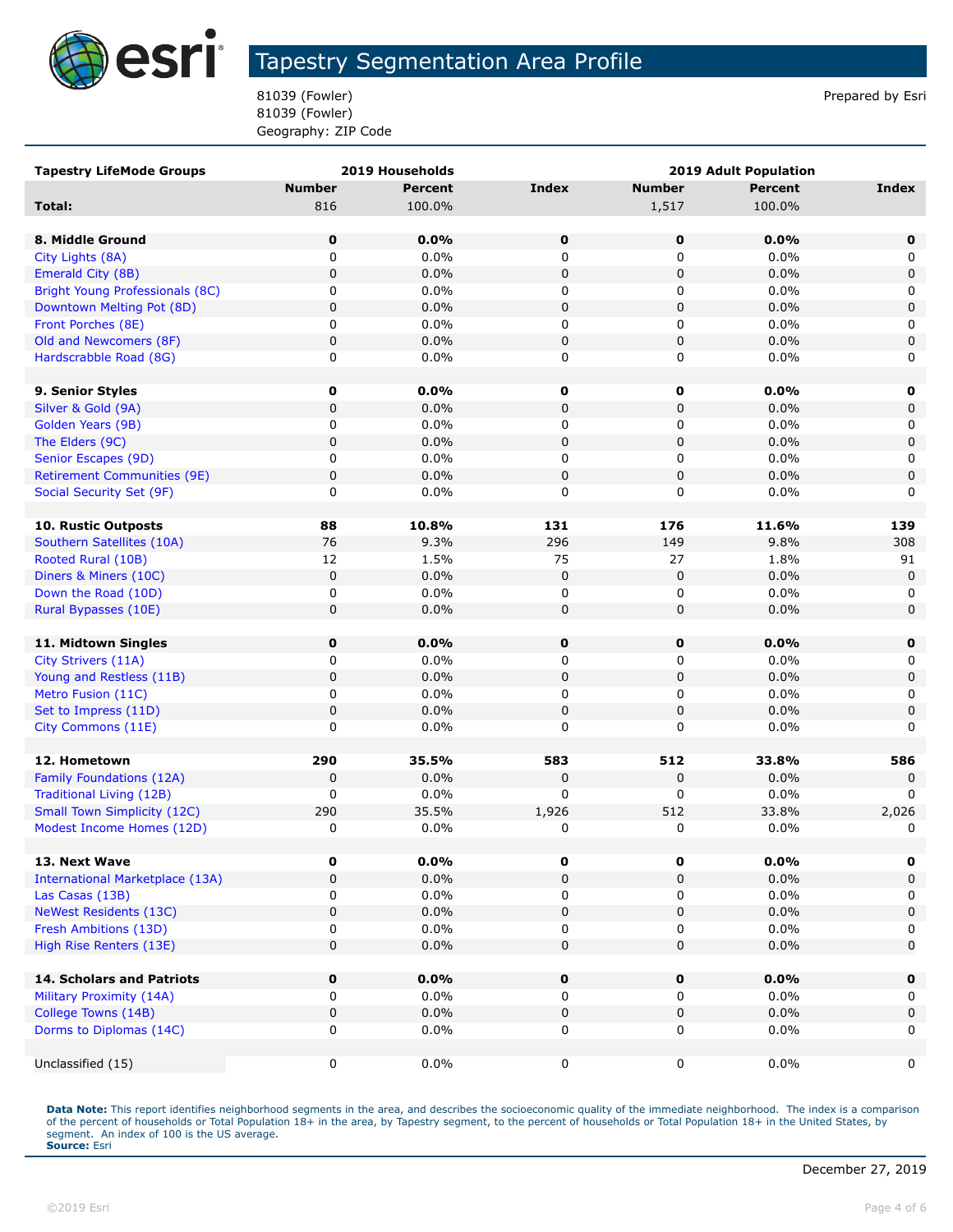

81039 (Fowler) **Prepared by Estimate 18 and 20** and 20 and 20 and 20 and 20 and 20 and 20 and 20 and 20 and 20 and 20 and 20 and 20 and 20 and 20 and 20 and 20 and 20 and 20 and 20 and 20 and 20 and 20 and 20 and 20 and 20 81039 (Fowler) Geography: ZIP Code

| <b>Tapestry Urbanization Groups</b> | 2019 Households |                | <b>2019 Adult Population</b> |               |                |             |
|-------------------------------------|-----------------|----------------|------------------------------|---------------|----------------|-------------|
|                                     | <b>Number</b>   | <b>Percent</b> | <b>Index</b>                 | <b>Number</b> | <b>Percent</b> | Index       |
| Total:                              | 816             | 100.0%         |                              | 1,517         | 100.0%         |             |
|                                     |                 |                |                              |               |                |             |
| 1. Principal Urban Center           | $\bf{0}$        | 0.0%           | $\mathbf 0$                  | $\mathbf 0$   | 0.0%           | $\mathbf 0$ |
| Laptops and Lattes (3A)             | 0               | 0.0%           | 0                            | 0             | 0.0%           | 0           |
| Metro Renters (3B)                  | $\mathbf 0$     | 0.0%           | $\mathbf 0$                  | 0             | 0.0%           | $\mathbf 0$ |
| Trendsetters (3C)                   | $\mathbf 0$     | 0.0%           | 0                            | 0             | 0.0%           | 0           |
| Downtown Melting Pot (8D)           | $\pmb{0}$       | 0.0%           | $\pmb{0}$                    | 0             | 0.0%           | $\pmb{0}$   |
| City Strivers (11A)                 | $\mathbf 0$     | 0.0%           | 0                            | 0             | 0.0%           | 0           |
| <b>NeWest Residents (13C)</b>       | $\mathbf 0$     | 0.0%           | $\mathsf 0$                  | 0             | 0.0%           | $\mathsf 0$ |
| Fresh Ambitions (13D)               | 0               | 0.0%           | 0                            | 0             | 0.0%           | 0           |
| High Rise Renters (13E)             | $\pmb{0}$       | 0.0%           | $\mathbf 0$                  | 0             | 0.0%           | $\mathsf 0$ |
|                                     |                 |                |                              |               |                |             |
| 2. Urban Periphery                  | $\mathbf 0$     | 0.0%           | 0                            | 0             | 0.0%           | $\mathbf 0$ |
| Pacific Heights (2C)                | 0               | 0.0%           | 0                            | 0             | 0.0%           | 0           |
| <b>Rustbelt Traditions (5D)</b>     | $\pmb{0}$       | 0.0%           | $\mathsf 0$                  | 0             | 0.0%           | $\pmb{0}$   |
| Urban Villages (7B)                 | $\mathbf 0$     | 0.0%           | 0                            | 0             | 0.0%           | 0           |
| American Dreamers (7C)              | $\pmb{0}$       | 0.0%           | $\pmb{0}$                    | 0             | 0.0%           | $\mathsf 0$ |
| Barrios Urbanos (7D)                | 0               | 0.0%           | 0                            | 0             | 0.0%           | 0           |
| Southwestern Families (7F)          | $\pmb{0}$       | 0.0%           | $\mathbf 0$                  | 0             | 0.0%           | $\mathbf 0$ |
| City Lights (8A)                    | $\mathbf 0$     | 0.0%           | 0                            | 0             | 0.0%           | 0           |
| Bright Young Professionals (8C)     | $\mathbf 0$     | 0.0%           | $\mathbf 0$                  | 0             | 0.0%           | $\mathbf 0$ |
| Metro Fusion (11C)                  | 0               | 0.0%           | 0                            | 0             | 0.0%           | 0           |
| <b>Family Foundations (12A)</b>     | $\pmb{0}$       | 0.0%           | $\mathbf 0$                  | 0             | 0.0%           | $\mathbf 0$ |
| Modest Income Homes (12D)           | $\pmb{0}$       | 0.0%           | 0                            | 0             | 0.0%           | 0           |
| International Marketplace (13A)     | $\pmb{0}$       | 0.0%           | $\pmb{0}$                    | 0             | 0.0%           | $\mathbf 0$ |
| Las Casas (13B)                     | 0               | 0.0%           | 0                            | 0             | 0.0%           | $\mathbf 0$ |
|                                     |                 |                |                              |               |                |             |
| 3. Metro Cities                     | $\mathbf 0$     | $0.0\%$        | 0                            | 0             | 0.0%           | 0           |
| In Style (5B)                       | $\mathbf 0$     | 0.0%           | $\pmb{0}$                    | 0             | 0.0%           | $\mathbf 0$ |
| Emerald City (8B)                   | $\pmb{0}$       | 0.0%           | $\pmb{0}$                    | 0             | 0.0%           | 0           |
| Front Porches (8E)                  | $\pmb{0}$       | 0.0%           | $\pmb{0}$                    | 0             | 0.0%           | $\mathbf 0$ |
| Old and Newcomers (8F)              | $\pmb{0}$       | 0.0%           | 0                            | 0             | 0.0%           | 0           |
| Hardscrabble Road (8G)              | $\pmb{0}$       | 0.0%           | $\pmb{0}$                    | 0             | 0.0%           | $\mathsf 0$ |
| <b>Retirement Communities (9E)</b>  | 0               | 0.0%           | 0                            | 0             | 0.0%           | 0           |
| Social Security Set (9F)            | $\pmb{0}$       | 0.0%           | $\pmb{0}$                    | 0             | 0.0%           | $\pmb{0}$   |
| Young and Restless (11B)            | 0               | 0.0%           | 0                            | 0             | 0.0%           | 0           |
| Set to Impress (11D)                | $\pmb{0}$       | 0.0%           | $\pmb{0}$                    | 0             | 0.0%           | $\pmb{0}$   |
| City Commons (11E)                  | $\pmb{0}$       | 0.0%           | $\pmb{0}$                    | 0             | 0.0%           | 0           |
| Traditional Living (12B)            | $\pmb{0}$       | 0.0%           | $\pmb{0}$                    | 0             | 0.0%           | $\mathbf 0$ |
| College Towns (14B)                 | $\mathbf 0$     | 0.0%           | 0                            | 0             | 0.0%           | 0           |
| Dorms to Diplomas (14C)             | 0               | 0.0%           | $\mathbf 0$                  | $\mathbf 0$   | 0.0%           | $\mathbf 0$ |